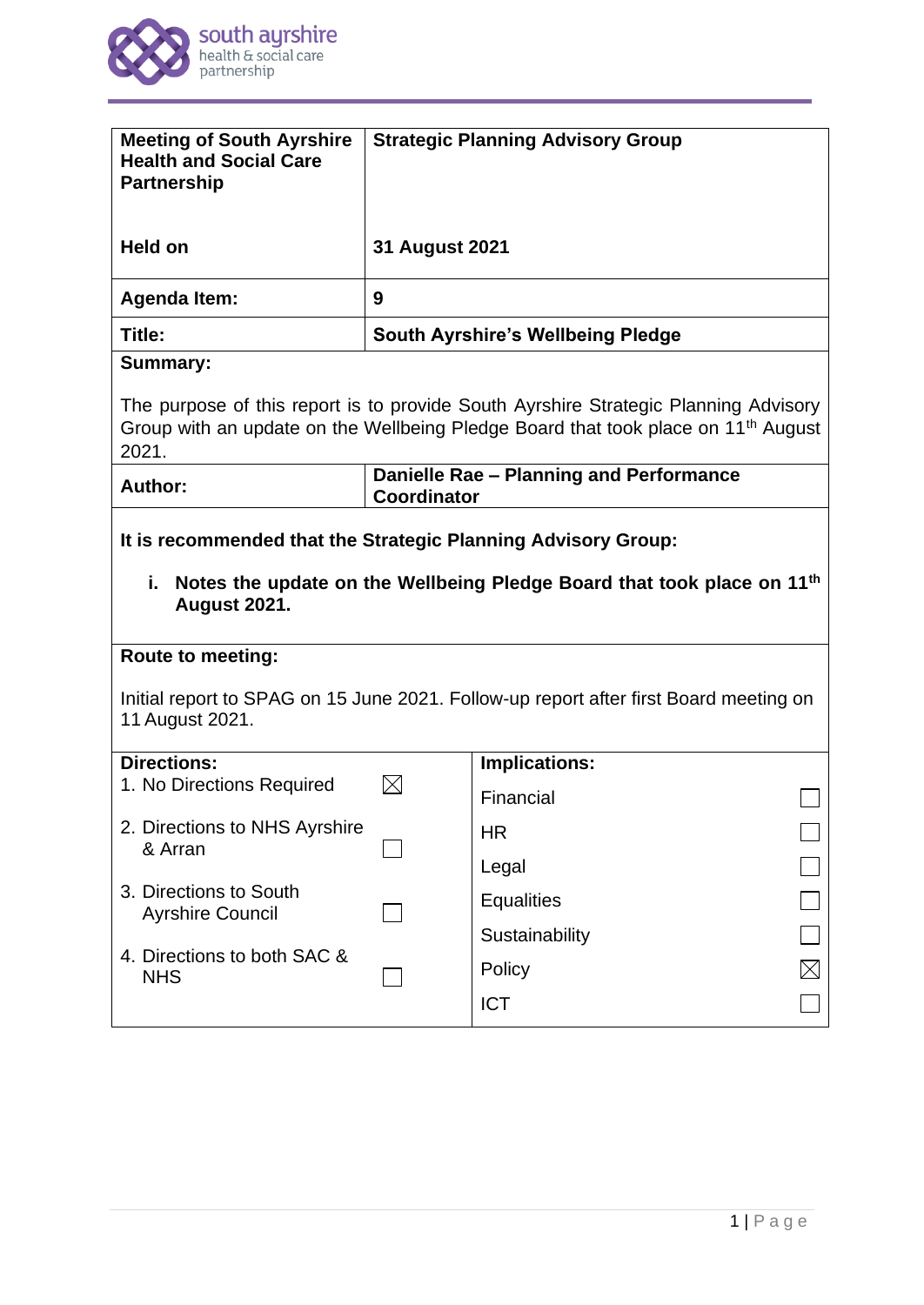

# **South Ayrshire's Wellbeing Pledge**

- **1. PURPOSE OF REPORT**
- 1.1 The purpose of this report is to provide South Ayrshire Strategic Planning Advisory Group with an update on the Wellbeing Pledge Board that took place on 11<sup>th</sup> August 2021.
- **2. RECOMMENDATION**
- 2.1 **It is recommended that the Strategic Planning Advisory Group:**
	- **i. Notes the update on the Wellbeing Pledge Board that took place on 11th August 2021.**

#### **3. BACKGROUND INFORMATION**

3.1 The IJB Strategic Plan committed to a new relationship between the HSCP and the community to allow us to harness and build on the resilience, spirit and mutual support our communities have displayed throughout the pandemic. The Wellbeing Pledge (below) was inspired by our engagement on the Strategic Plan, reflecting the notion of two parties (public services and the community) contributing to a common goal.



- 3.2 At its meeting on 15 June 2021, the Strategic Planning Advisory Group approved the proposal to establish the Wellbeing Pledge Board. The Board would provide a collective approach to really deliver on what the Christie Commission set out in 2011 and building upon some strong foundations and relationships whilst ensuring strong links to Community Planning Partners.
- 3.3 It was agreed that updates on the work to implement the Wellbeing Pledge will be provide guidance will be sought from SPAG.

## **4. REPORT**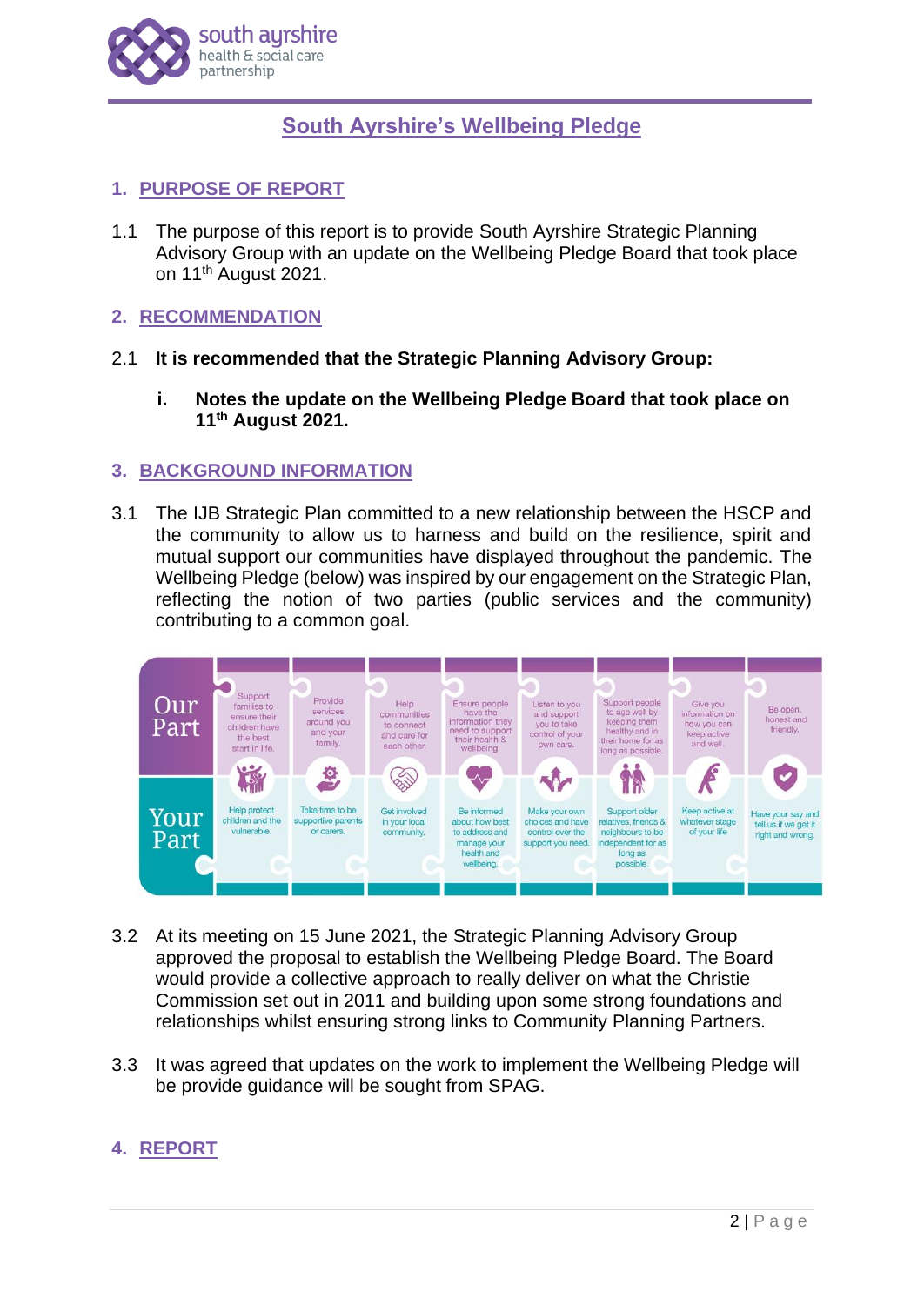

- 4.1 The initial meeting of the Wellbeing Pledge Board took place on 11th August 2021. The Board is chaired by Tim Eltringham, Director of the Health and Social Care Partnership.
- 4.2 The membership of the Board is set out below:

| <b>Members</b>                             | <b>Role</b>                                |
|--------------------------------------------|--------------------------------------------|
| Tim Eltringham (HSCP, Director/Chief       | Sponsor and Chair                          |
| Officer)                                   |                                            |
| Phil White (HSCP, Partnership Facilitator) | Co-ordination                              |
| John Wood (HSCP, Senior Manager            | Co-ordination/Support for planning and     |
| Planning and Performance)                  | evaluation framework                       |
| VASA rep (Linda West/Marie Oliver)         | Link to wider 3rd Sector                   |
| Jamie Tait (SAC Community Engagement)      | Link to broader Council and CPP            |
|                                            | community work                             |
| Faye Murfet (ADP)                          | Link to ADP and Recovery work              |
| Lesley Reid (NHS Public Health)            | Link to Public Health priority work        |
| Social Isolation group rep                 | Link to Social Isolation work              |
| Dementia Friendly SA group rep             | Link to Dementia Friendly work             |
| Sharon Hackney (HSCP Service Lead -        | Link to Mental Health work                 |
| Mental Health)                             |                                            |
| Sandra Rae (HSCP Service Lead -            | Link to Learning Disability work           |
| Learning Disability)                       |                                            |
| Mark Inglis/Jayne Miller                   | Link to SDP Children's Services            |
| Steven Kelly (Chief Social Work Officer    | Link to SDS opportunities and Adult Social |
| Team)                                      | Work review                                |
| Linda West (VASA)                          | Link to Communities Reference Group        |
| Susan McCardie (CPP)                       | Link to Community Planning                 |
| Prof Robert Pyper                          | UWS - Academic link                        |
| Des McCart                                 | iHub - Advisory Role                       |

- 4.3 The Board agreed formal reporting arrangements to the Community Planning Partnership (CPP) via the Communities and Population Health Strategic Delivery Partnership and to the Strategic Planning Advisory Group and Integration Joint Board (regarding financial matters). The Board will also link closely to the CPP Communities Reference Group and Locality Planning Partnerships.
- 4.4 The Board operates within a complex local and national strategic context and will seek to complement and build on these policy drivers.

**National** 

- Independent Review of Adult Social Care (Feely)
- National Health and Wellbeing Outcomes
- Public Health Priorities
- The National Performance Framework
- Christie Commission

Local

- IJB Strategic Plan 2021-31
- Community Planning Partnership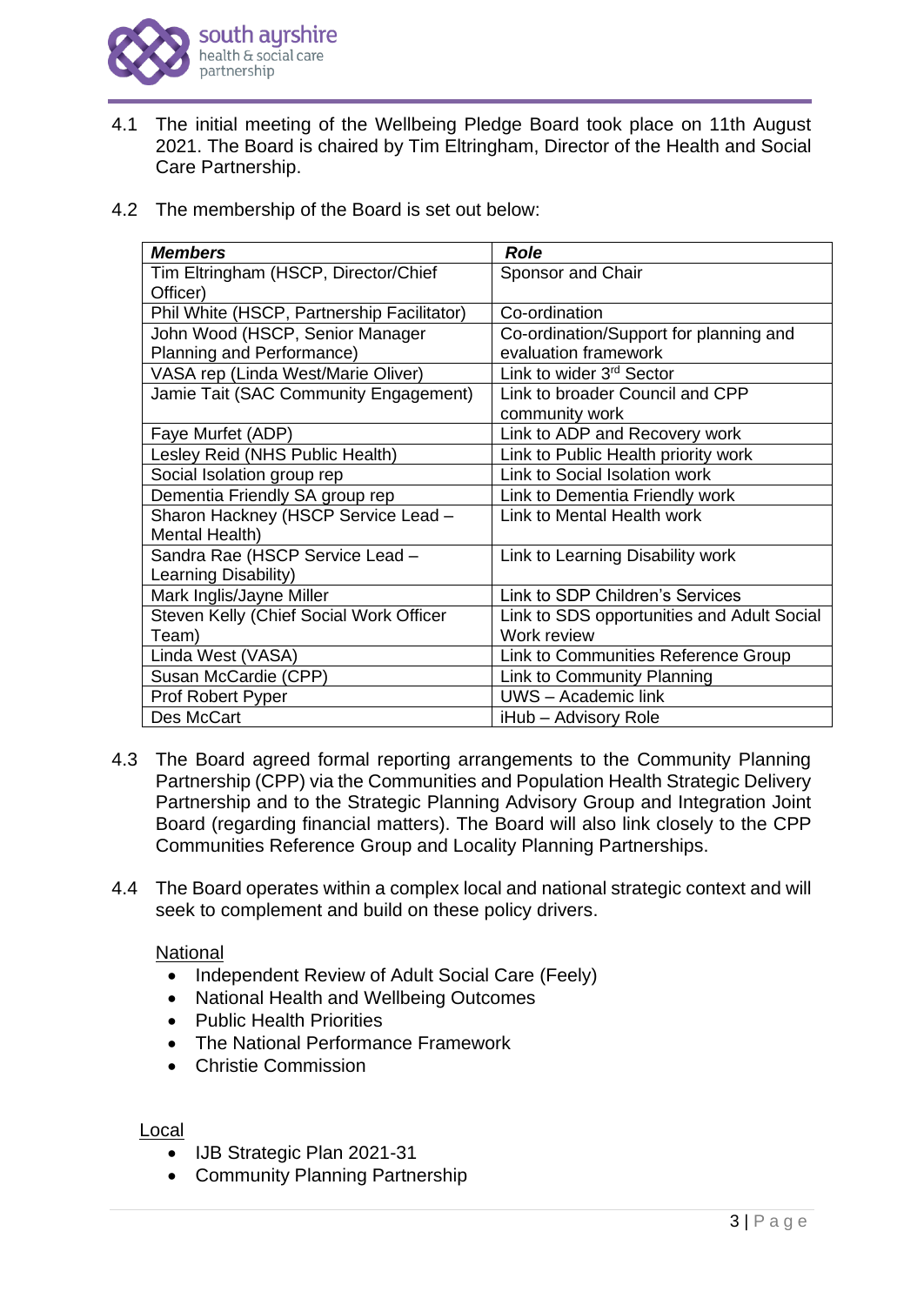

- o LOIP
- o SDPs
- Caring for Ayrshire (NHSAA)
- Council Plan (SAC)

4.5 It was agreed at the Board that the remit of the group will be:

- To provide strategic leadership to support the promotion and implementation of the South Ayrshire Wellbeing Pledge
- To contribute to the building of resilient, nurturing, safe and sustainable communities.
- To develop and oversee arrangements for investment in community capacity building
- To nurture self-management approaches
- To develop a brief conversation approach that underpins the Wellbeing Pledge across services, agencies, disciplines, sectors and localities.
- To ensure robust monitoring and arrange evaluation of investment programme
- To ensure linkages with germane bodies/structures/groups
- To develop comprehensive communications that support the Pledge
- 4.6 Discussions took place on developing a 'wellbeing conversation', developing 'branding' of the Wellbeing Pledge and the requirement to look at ways of measuring wellbeing in South Ayrshire.

#### Wellbeing Investment Proposal 2021/2022

4.7 The main focus of the Board was to discuss the Wellbeing Investment Proposal [2021/22](https://hscp.south-ayrshire.gov.uk/article/30503/Wellbeing-Pledge-Funding) (Appendix 1).



- 4.8 In June 2021 the IJB agreed to invest £100k into community capacity activity linked to the Wellbeing Pledge. In addition to this, there is also £10k dedicated to local work in the Wallacetown area.
- 4.9 The proposed use of the investment fund is for Participatory Budgeting with localities and Third Sector funding for key priority areas.
- 4.10 The six Locality Planning Partnerships (LPPs) are already planning for Decision Days for the period January - March 2022 utilising the existing 'small grants'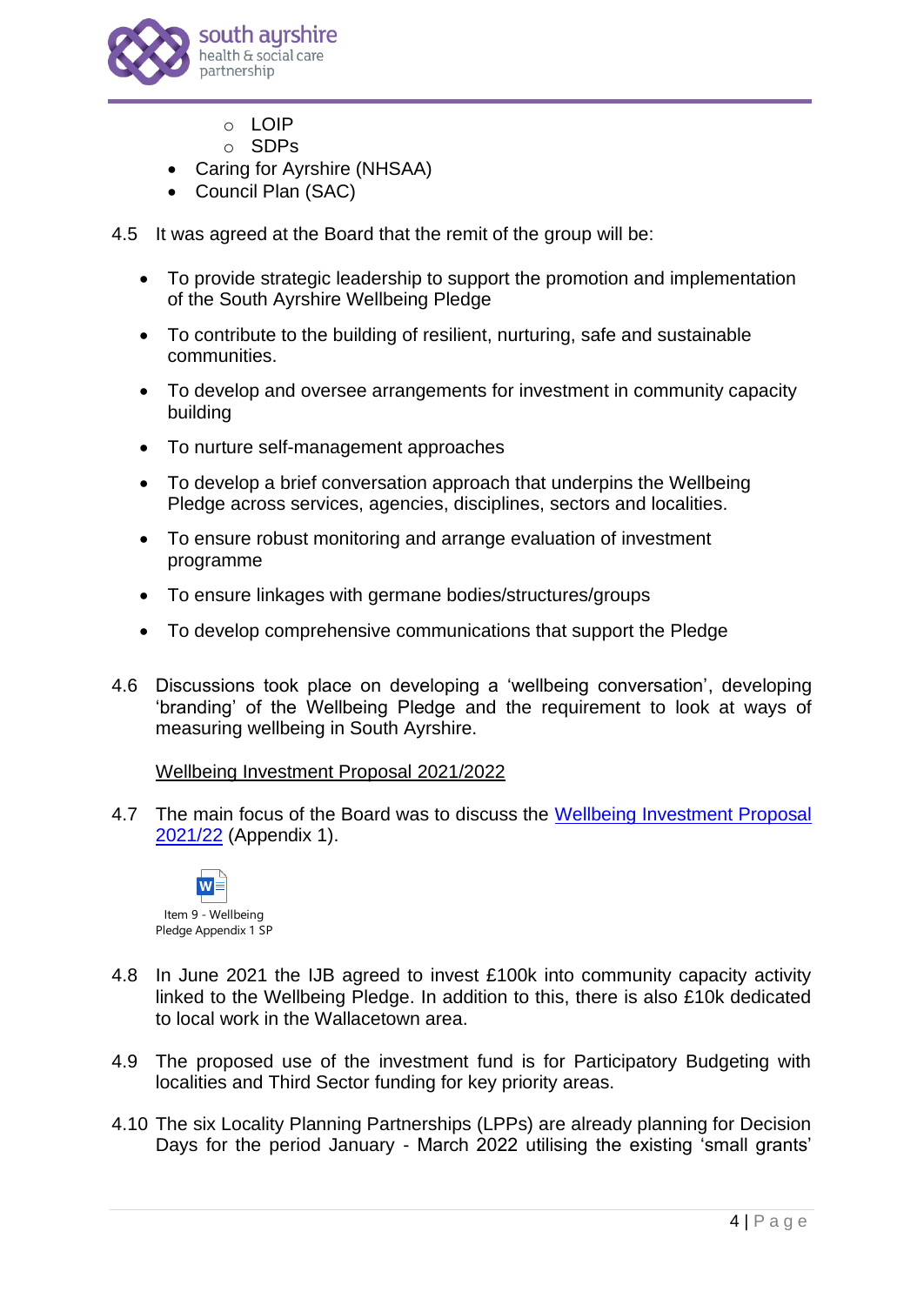

allocation (£5k per Locality) and an additional £2k per Locality of COVID-19 Recovery monies.

- 4.11 The intention is to provide an additional £6k per Locality for the Decision Days from the Wellbeing monies, a total of £36k altogether. Effectively this means that £13k is available for Decision Days in each Locality.
- 4.12 The LPPs have local identified priority areas which will inform the 'bidding' process. In the 2020 Small Grants process (that replaced Participatory Budgeting because of COVID-19 constraints) the local priorities were also supplemented by COVID-19 impact related priorities.
- 4.13 The intention is for the LPPs to lead on the local organisation of the Decision Days and subsequent awarding of finance to organisations. Previous PB/Decision Day events have shown how small grants can make a significant difference to small third/community sector organisations.
- 4.14 It is intended to seek submissions from third/community sector organisations for the use of the remaining monies (£64k).
- 4.15 There are a range of priority issues that the HSCP seeks to address through the funding, all related to 'wellbeing' issues with many related to the aftermath and impact of COVID-19. These include:
	- Impact of Shielding
	- Social isolation and loneliness
	- Physical activity
	- Mental health
	- Bereavement
	- Suicide prevention
- 4.16 The Wellbeing Board will seek bids of between £5k and £10k that address these issues. The bids will be assessed against criteria including:
	- Contribution to Wellbeing
	- Ability to address priority issue
	- Supporting volunteers as part of the activity
	- Support wide self-management
	- Numbers impacted upon
	- Reach across area
	- Value for money
	- Potential for sustainability
- 4.17 There will also be a recognition to ensure the spread of investment in terms of impact on localities and age groups.
- 4.18 The Wellbeing Pledge Board approved the Investment Proposal and work is currently on going to promote the funding opportunity.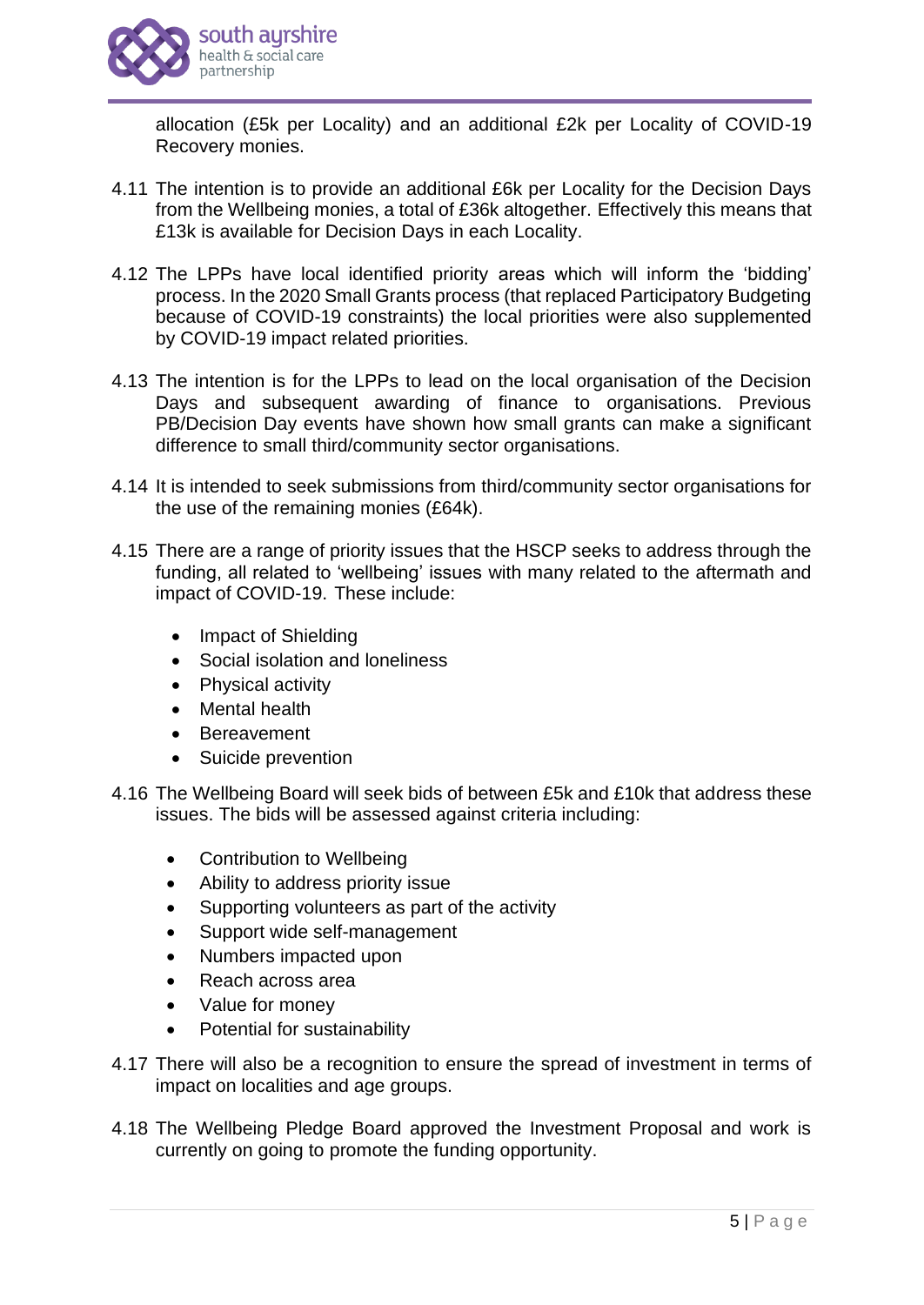

4.19 A timetable of this process is as follows:

| <b>Wellbeing Pledge Board</b>     | 11 <sup>th</sup> August 2021                             |
|-----------------------------------|----------------------------------------------------------|
| Call for applications circulated  | 13th August 2021                                         |
| Advertising for submissions       | 13 <sup>th</sup> August - 9 <sup>th</sup> September 2021 |
| Deadline for submissions          | 10th September 2021                                      |
| Scrutiny and scoring              | W/C 13 <sup>th</sup> September 2021                      |
| Recommendations to Wellbeing      | End of week starting 13 <sup>th</sup> September          |
| Board (by email)                  | 2021                                                     |
| Recommendations to IJB and formal | 22 <sup>nd</sup> September 2021                          |
| sign-off                          |                                                          |
| Award of money to organisations   | From 23rd September                                      |

4.20 A sub-group of the Wellbeing Board will scrutinise the submissions, score them against set criteria and make recommendations to the Board for investment.

# 5. **STRATEGIC CONTEXT**

- 5.1 The South Ayrshire Integration Joint Board (IJB) launched a new 10-year Strategic Plan in June 2021. In the Plan there is a significant emphasis on fostering a new relationship between the communities of South Ayrshire and the Health and Social Care Partnership (HSCP), which is summed up in the 'Wellbeing Pledge'.
- 5.2 The work of the Wellbeing Pledge Board aligns with all of the HSCP's Strategic Objectives.

## 6. **IMPLICATIONS**

## **6.1 Financial Implications**

**6.1.1**Financial implications are detailed above and will be brought to the IJB.

#### **6.2 Human Resource Implications**

6.2.1There are no HR implications to agreeing this report.

## **6.3 Legal Implications**

6.3.1There are no legal implications to agreeing this report.

#### **6.4 Equalities implications**

6.4.1There are no equalities implications to agreeing this report. The Wellbeing Pledge is seeking to address inequalities.

#### **6.5 Sustainability implications**

6.5.1There are no sustainability implications to agreeing this report.

#### **6.6 Clinical/professional assessment**

6.6.1There is no requirement for clinical/professional assessments.